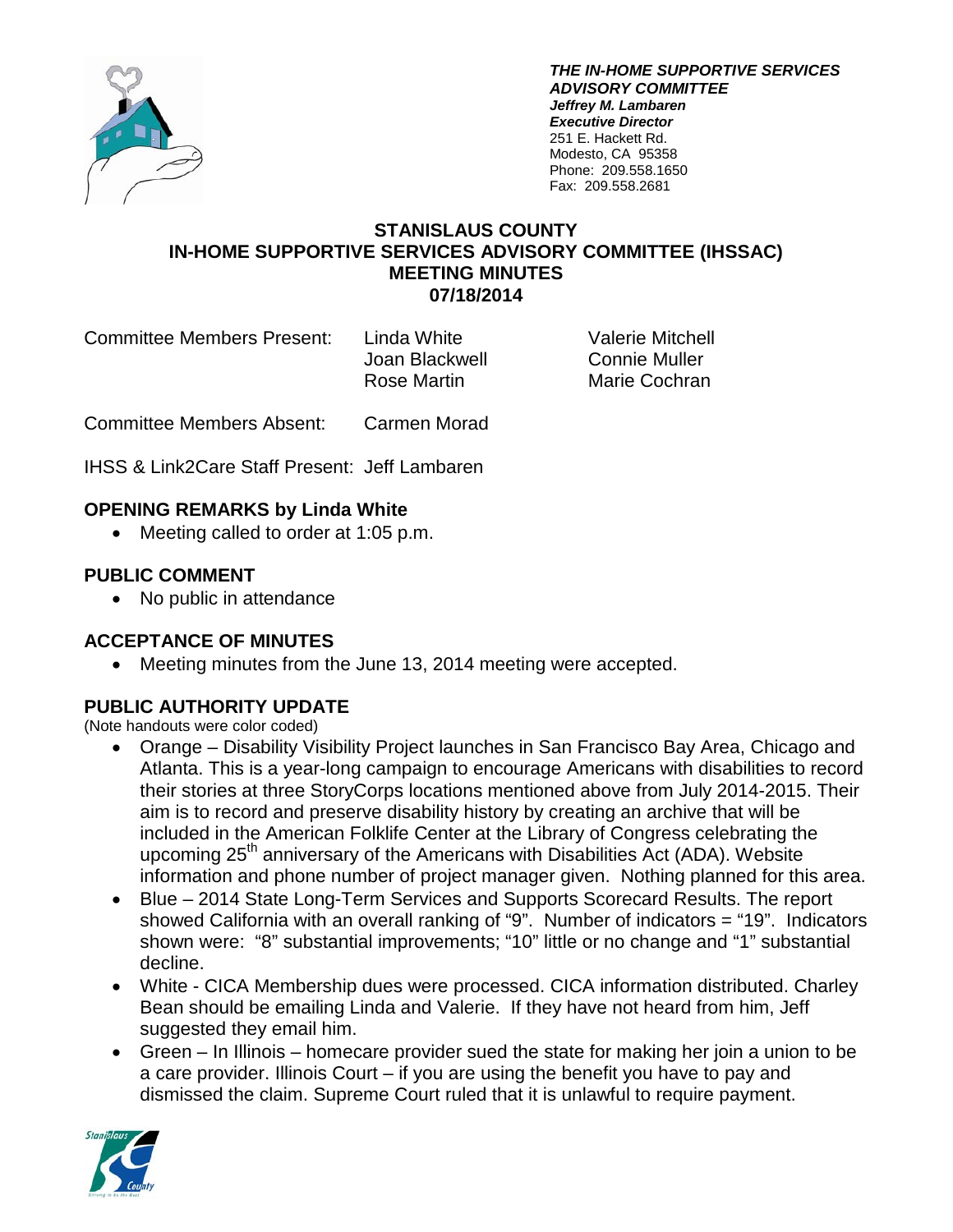Waiting for it to come to California. Unclear at this time how we're going to affect California. County payroll has nothing to do with it, refer providers to the union.

- Yellow Judge Delays Dual Injunction Decision. The lawsuit was brought on by the Los Angeles County Medical Association (LACMA) and several independent living centers. They are trying to protect the vulnerable dual-eligible population (those eligible under both Medicare and Medi-Cal). The judge didn't feel entirely comfortable in giving a ruling until she completely reviews the testimony. A new hearing has been set for August 1<sup>st</sup>.
- White FY 12-13 Fraud report. Members were encouraged to read at their leisure. First couple pages (Executive Summary) are the most interesting. Stanislaus information is page 23-28 (Middle Counties). Page 35 shows the Summary and Conclusion.
- Changes are planned for the registry and provider training, to make it easier to get on the registry and training. The Link2Care website will also need to be updated to reflect changes that have and will occur.
- Handout New IHSS Overtime Rules: Providers cannot work more than 66 hours (61 hours with the current 7% Legislative Mandated Action (LMA)) hours per week without exception.
- Travel and wait time were approved with the passage of Senate Bill (SB) 855; however the California Department of Social Services (CDSS) is still working out the details. Travel time is only available if a Provider goes from Recipient A to Recipient B without a break in between. Waiting time for a medical appointment can be claimed only when actually assisting the recipient with at the appointment, not when the Provider is just waiting for the appointment to end. All effective January 1, 2015.
- 2010 in Sonoma County, a care provider sued 2 individuals and the county for failure to pay wages (Guerrero v Webber). Judge dismissed county involvement siting the IHSS Recipient as the employer and the responsible party. The Provider appealed the decision to the State Supreme Court. The State Supreme Court reversed the lower court's decision and remanded the case back to the lower court for trial siting that both the county and Recipient are joint employers. The case was settled out of court.

## **BUDGET UPDATE**

• Nothing new, the State's budget is approved for Fiscal Year 2014-15. Budget action will be minimal until the Governors January Budget (January 2015) for FY 2015-16.

# **LEGISLATIVE UPDATE**

• Not really any legislative action until late December-January.

# **FURTHER ACTION PLANNING FOR 2014**

- Newsletter will be posted after Committee approval. Jeff would like another article (doesn't need to be IHSS related) by next Monday-Tuesday and in the future would like a week before the meeting so it can be reviewed at the meeting. Article assignment for the remaining of the year: August – Connie; September – Rose; October - Marie; November – Joan; and December –Valerie.
- Update IHSSAC website add training video, more content
- Kaiser Foundation looking for story of how home care has helped keep people out of skilled nursing facilities. Jeff contacted Linda to see if she would be willing sharing her story, she was and her contact information was provided should she be selected.